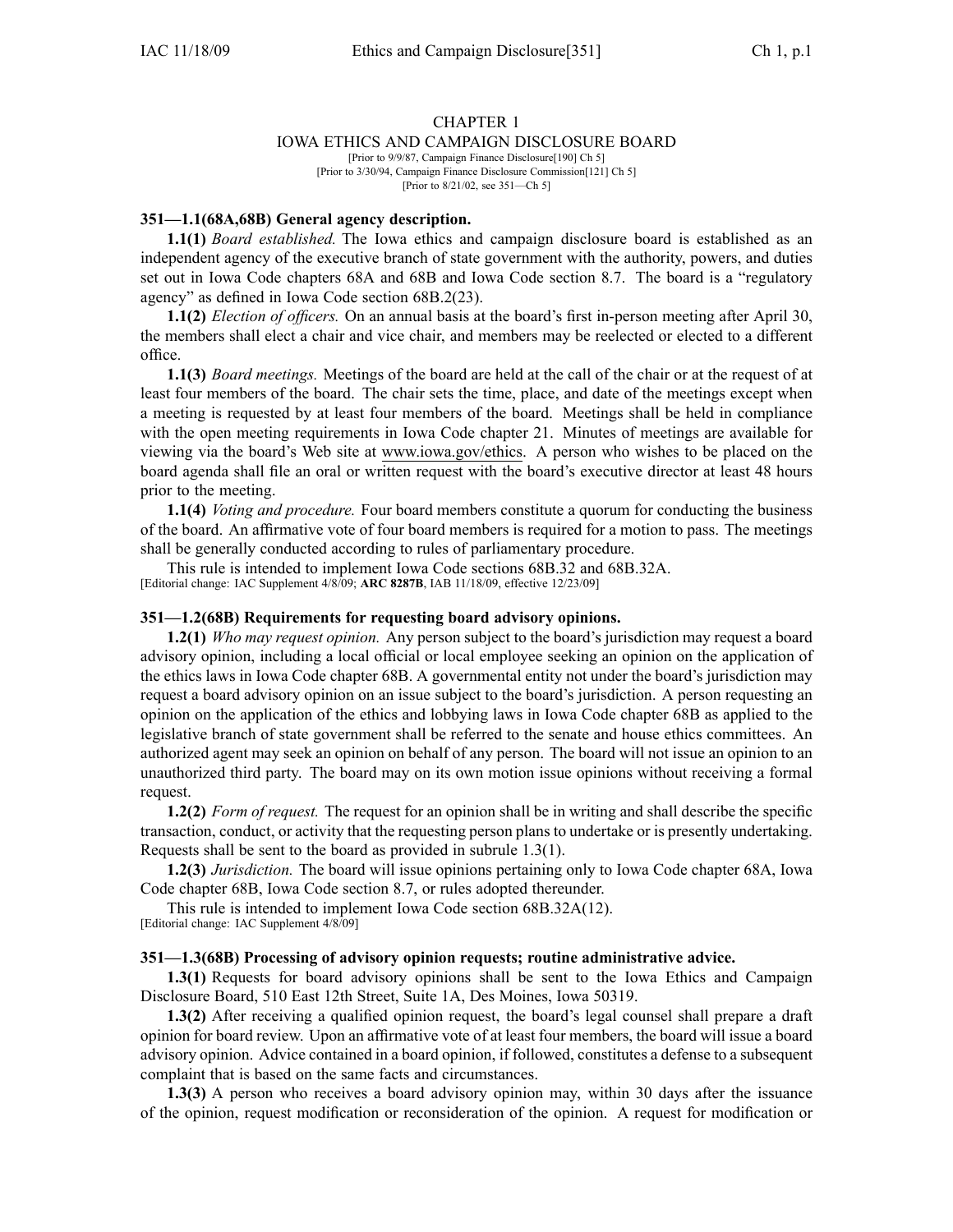reconsideration shall be deemed denied unless the board acts upon the reques<sup>t</sup> within 60 days of receipt of the request.

**1.3(4)** Board advisory opinions are public records and shall be made available at the board office and via the board's Web site at www.iowa.gov/ethics.

**1.3(5)** Nothing in this rule precludes board staff from providing oral or written routine administrative advice when presented with oral or written inquiries from any person.

**1.3(6)** Nothing in this rule precludes <sup>a</sup> person who has received routine administrative advice from petitioning for <sup>a</sup> declaratory order. The board will refuse to issue <sup>a</sup> declaratory order to <sup>a</sup> person who has previously received <sup>a</sup> board opinion on the same question, unlessthe requester demonstrates <sup>a</sup> significant change in circumstances from those in the board opinion.

**1.3(7)** On an annual basis the board shall review the advisory opinions issued for that year and determine which opinions should be adopted into rule pursuan<sup>t</sup> to the procedures in Iowa Code chapter 17A.

This rule is intended to implement Iowa Code section 68B.32A(12). [Editorial change: IAC Supplement 4/8/09]

# **351—1.4(68B) Board code of ethics.**

**1.4(1)** Making monetary and in-kind contributions to the committees of candidates for Iowa public office is prohibited. However, contributions to candidates for federal office are permitted since the board has no jurisdiction over federal candidates.

**1.4(2)** Serving as an officer or member of <sup>a</sup> candidate's committee of <sup>a</sup> candidate for Iowa public office is prohibited, whether the service is volunteer or paid.

**1.4(3)** Making monetary or in-kind contributions to <sup>a</sup> political committee (PAC) is prohibited. However, contributions to <sup>a</sup> state party or <sup>a</sup> county central committee are permitted.

**1.4(4)** Running for or holding elected public office is prohibited. Running for or serving as an officer or member of any committee defined under Iowa Code chapter 68A is prohibited.

**1.4(5)** Public personal endorsement of <sup>a</sup> candidate or publicly taking <sup>a</sup> position in suppor<sup>t</sup> of or opposition to <sup>a</sup> ballot issue is prohibited. This subrule does not prohibit <sup>a</sup> member of the board or staff from making <sup>a</sup> public personal endorsement of <sup>a</sup> federal candidate or <sup>a</sup> federal ballot issue since the board has no jurisdiction over federal candidates or federal ballot issues. Members and staff of the board may attend and participate in <sup>a</sup> presidential caucus.

**1.4(6)** Serving as <sup>a</sup> delegate to <sup>a</sup> county or state political party convention is prohibited.

**1.4(7)** Except due to service on the board, members of the board shall not be public officials or public employees.

**1.4(8)** Except due to service on the board, members of the board shall not be registered lobbyists in the state of Iowa.

**1.4(9)** As the board is defined as <sup>a</sup> "regulatory agency" under Iowa Code section 68B.2(23), members and staff of the board shall comply with the requirements of Iowa Code section 68B.4 and rule 351—6.11(68B) prior to selling or leasing goods or services to individuals, associations, or corporations subject to the board's regulatory authority.

**1.4(10)** Members and staff of the board shall comply with all of the requirements in Iowa Code chapters 68A and 68B, Iowa Code section 8.7, and rules adopted by the board.

**1.4(11)** The prohibitions in this rule shall not apply to the spouse or other family members of <sup>a</sup> board member or employee of the board. However, actions by <sup>a</sup> spouse or other family member may create <sup>a</sup> potential conflict of interest on the par<sup>t</sup> of the board member or employee that may necessitate recusal from <sup>a</sup> matter pursuan<sup>t</sup> to Iowa Code section 68B.2A.

This rule is intended to implement Iowa Code sections 68B.2A and 68B.32. [Editorial change: IAC Supplement 4/8/09]

**351—1.5(22,68B) Availability of reports and information—copies provided; prohibitions.** Rescinded IAB 10/25/06, effective 11/29/06.

**351—1.6(68B) Board code of ethics.** Rescinded IAB 10/25/06, effective 11/29/06.